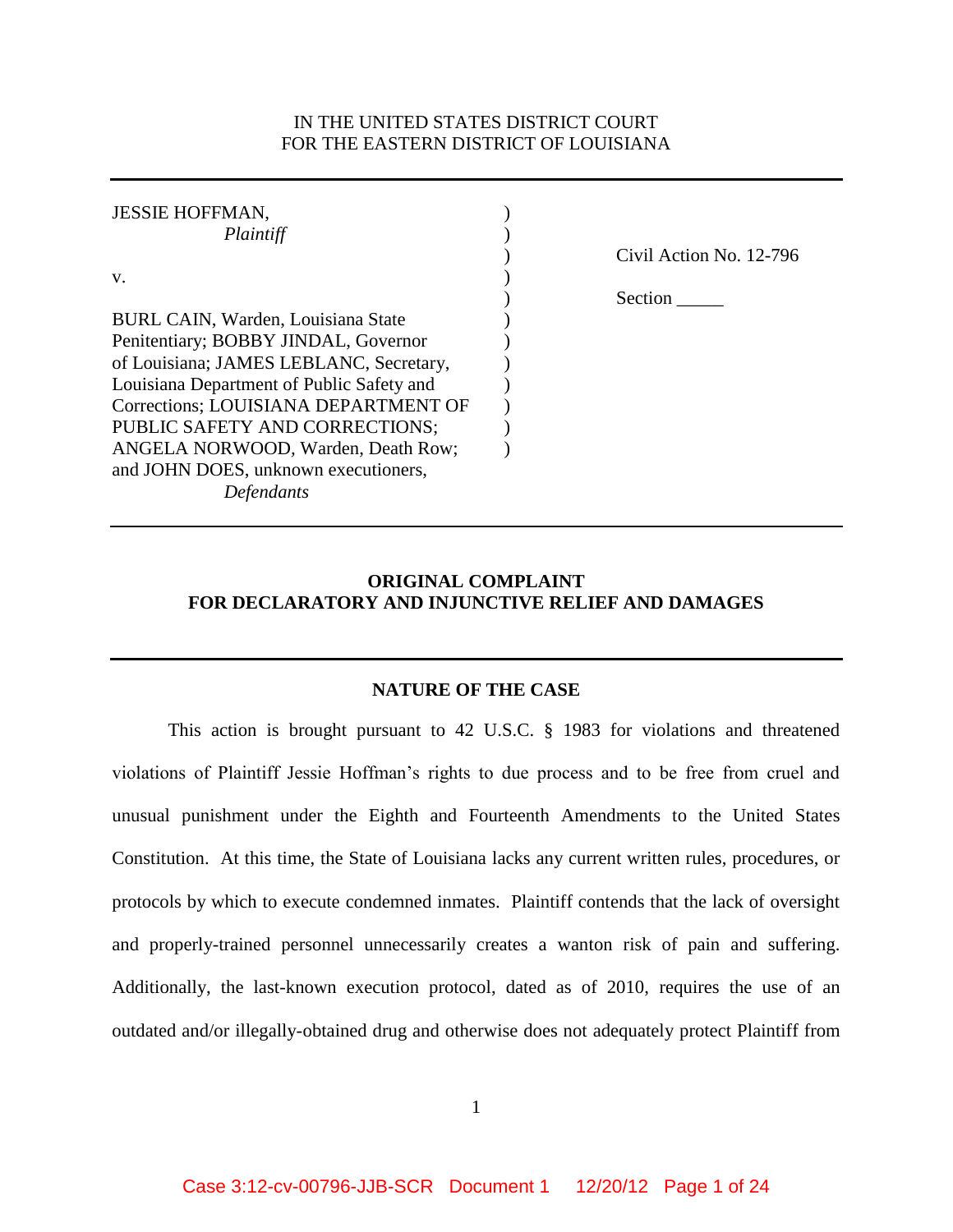cruel and unusual punishment. Plaintiff seeks injunctive relief to prevent the Defendants from executing him through unconstitutional means.

#### **JURISDICTION AND VENUE**

- 1. This Court has jurisdiction over this action pursuant to 28 U.S.C. §§ 1331 and 1343.
- 2. Venue is proper in this District pursuant to 24 U.S.C. § 1391(b), as the events complained of have occurred/ will occur in this District.

### **PARTIES**

- 3. Plaintiff, Jessie Hoffman, is a citizen of the United States of America, currently incarcerated under a sentence of death at the Louisiana State Penitentiary, in Angola, Louisiana ("Angola"), and is under the control and supervision of the Louisiana Department of Public Safety and Corrections. There is no date set for his execution. Mr. Hoffman has an appeal pending before the United States Fifth Circuit Court of Appeals from the denial of his federal habeas corpus petition. Should Mr. Hoffman's efforts to obtain habeas relief ultimately be unsuccessful in the courts, Mr. Hoffman anticipates that the State of Louisiana will order his execution.
- 4. Defendant Piyush "Bobby" Jindal is the Governor of Louisiana. As governor, he is the chief executive officer of the state and is charged with supporting the Constitution and laws of the state and seeing that the laws are faithfully executed. LA. CONST. art. IV, § 5. At all relevant times, Governor Jindal was acting under color of law as the agent, and, as a matter of law, the official representative of the State of Louisiana. Governor Jindal is sued in his individual and official capacities.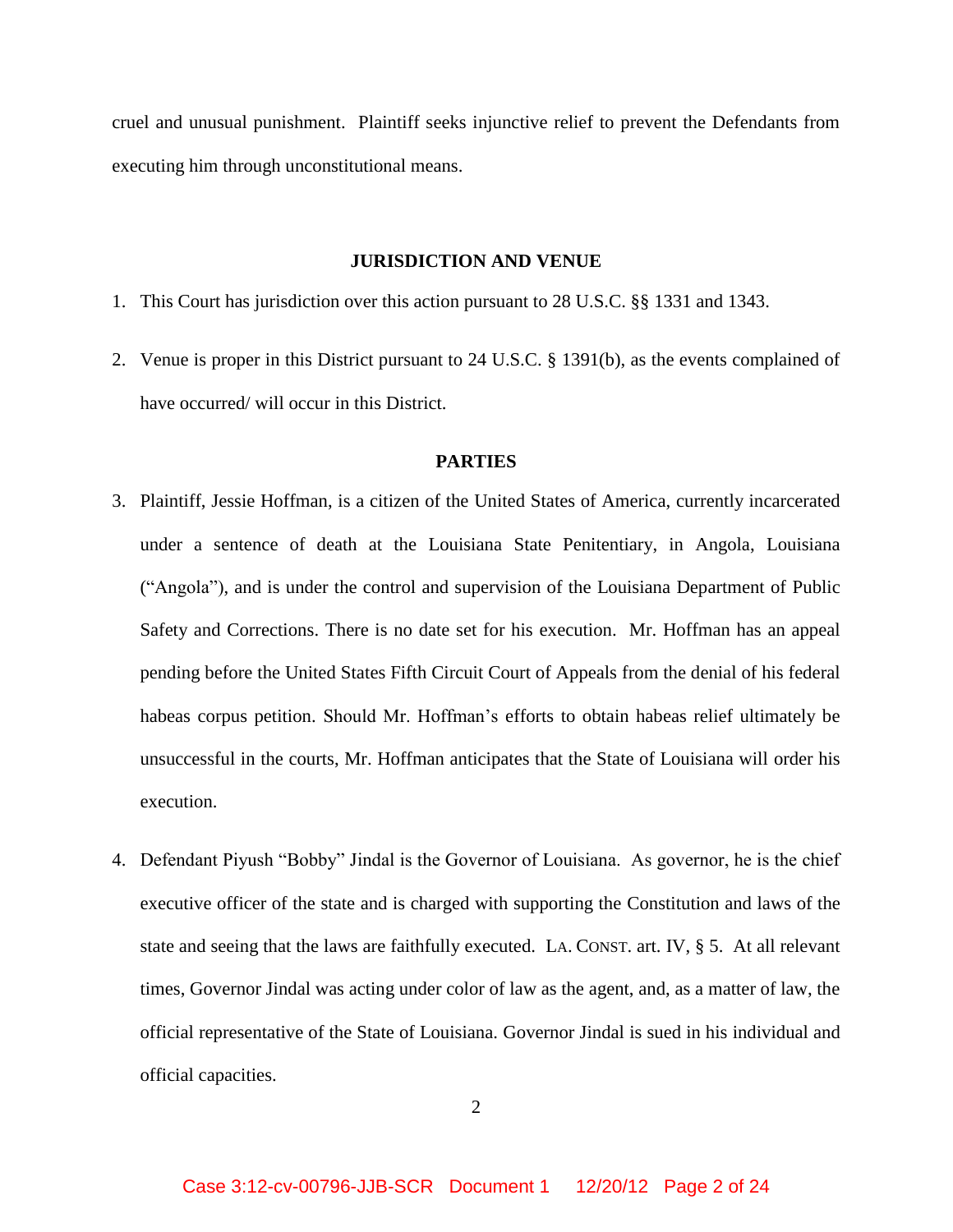- a. Defendant Jindal can be served at 900 North Third Street, 4th Floor, Baton Rouge, Louisiana 70802. *Waiver of service will be requested.*
- 5. Defendant James LeBlanc is the chief executive officer of the Louisiana Department of Public Safety and Corrections ("DOC"). He was appointed to this position by Governor Jindal. In this capacity, he has control of the DOC. By law, he is responsible for protecting the constitutional rights of all persons held in DOC's custody. At all relevant times, Leblanc was acting under color of law and as the agent, and, as a matter of law, the official representative of the DOC. Secretary Leblanc is sued in his individual and official capacities.
	- a. Defendant LeBlanc can be served at 504 Mayflower Street, Baton Rouge, Louisiana 70802. *Waiver of service will be requested.*
- 6. Defendant Burl Cain is the Warden of the Louisiana State Penitentiary in Angola. Under Louisiana law, Warden Cain is responsible for carrying out all Louisiana executions at Angola. In this capacity, he has operational control over Angola by making staffing, budget, and administrative decisions. By law, he is responsible for protecting the constitutional rights of all persons held in Angola's custody. At all relevant times, Warden Cain was acting under color of law and as the agent, and, as a matter of law, the official representative of Angola. Warden Cain is sued in his individual and official capacities.
	- a. Defendant Cain can be served at 17544 Tunica Trace, Angola, Louisiana 70712. *Waiver of service will be requested.*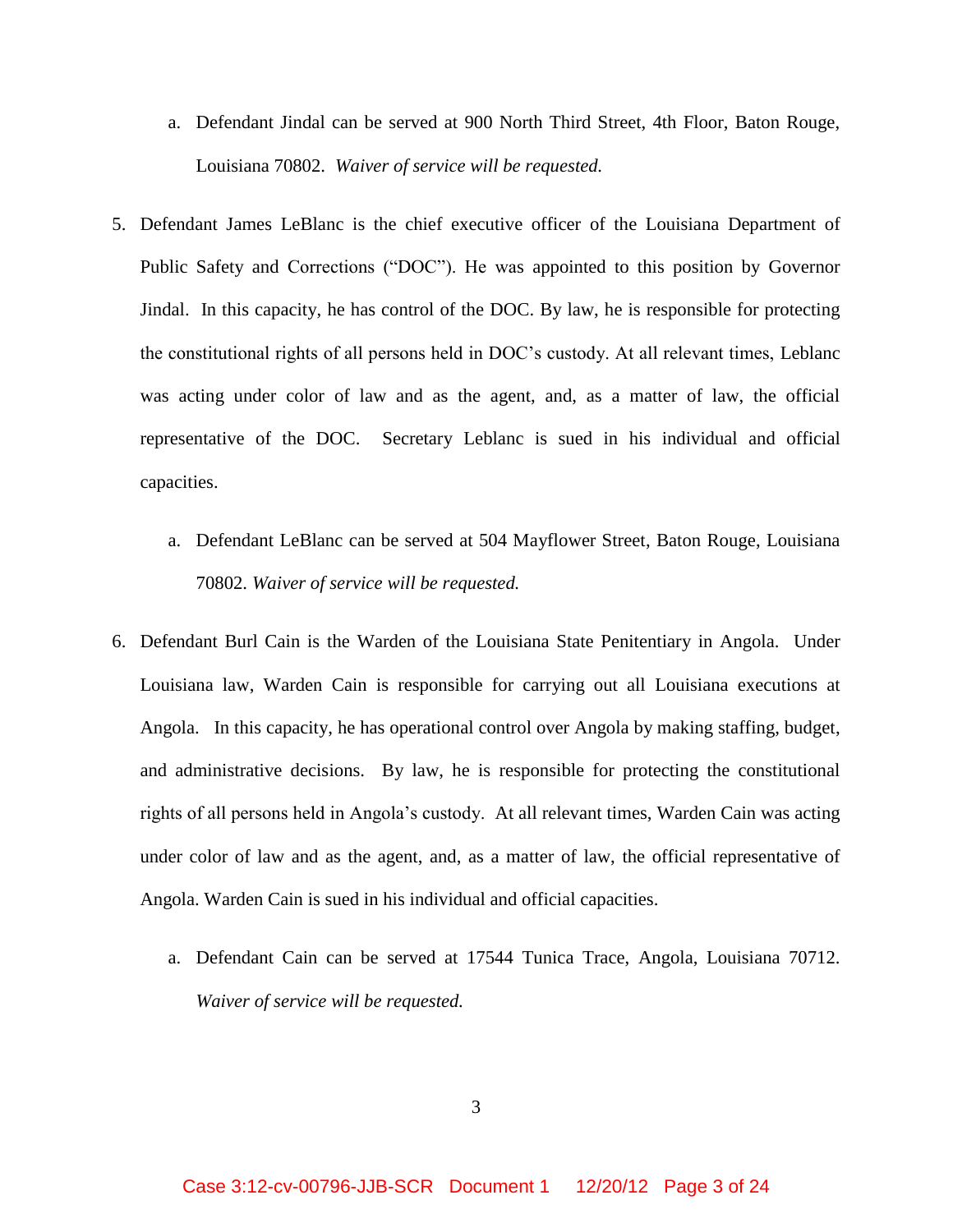- 7. Defendant Angela Norwood is the Assistant Warden of Angola's Death Row. She has been in that position since 2011. In this capacity, Warden Norwood has operational control over Death Row by making staffing, budget, and administrative decisions. By law, she is responsible for protecting the constitutional rights of all persons held on Angola's Death Row. At all relevant times, Warden Norwood was acting under color of law and as the agent, and, as a matter of law, the official representative of Angola. Warden Norwood is sued in her individual and official capacities.
	- a. Defendant Norwood can be served at 17544 Tunica Trace, Angola, Louisiana 70712. *Waiver of service will be requested.*
- 8. Defendants John Does are involved in the implementation of the DOC's execution protocols including transport, administration of drugs, security, preparation for the execution, and a variety of other tasks. Mr. Hoffman has not been able, through due diligence, to discover their identities. Defendants LeBlanc, Cain, Norwood and DOC possess information identifying these individuals as they are responsible for selecting the individuals to carry out these tasks. Mr. Hoffman anticipates that the identities of these unknown executioners will be revealed in discovery. John Does are sued in their individual and official capacities.
	- a. Upon information and belief, Defendants John Does are citizens of the United States of America and residents of Louisiana.
- 9. The Louisiana Department of Public Safety and Corrections is a division of the State of Louisiana which is charged with overseeing the custody and care of offenders in Louisiana.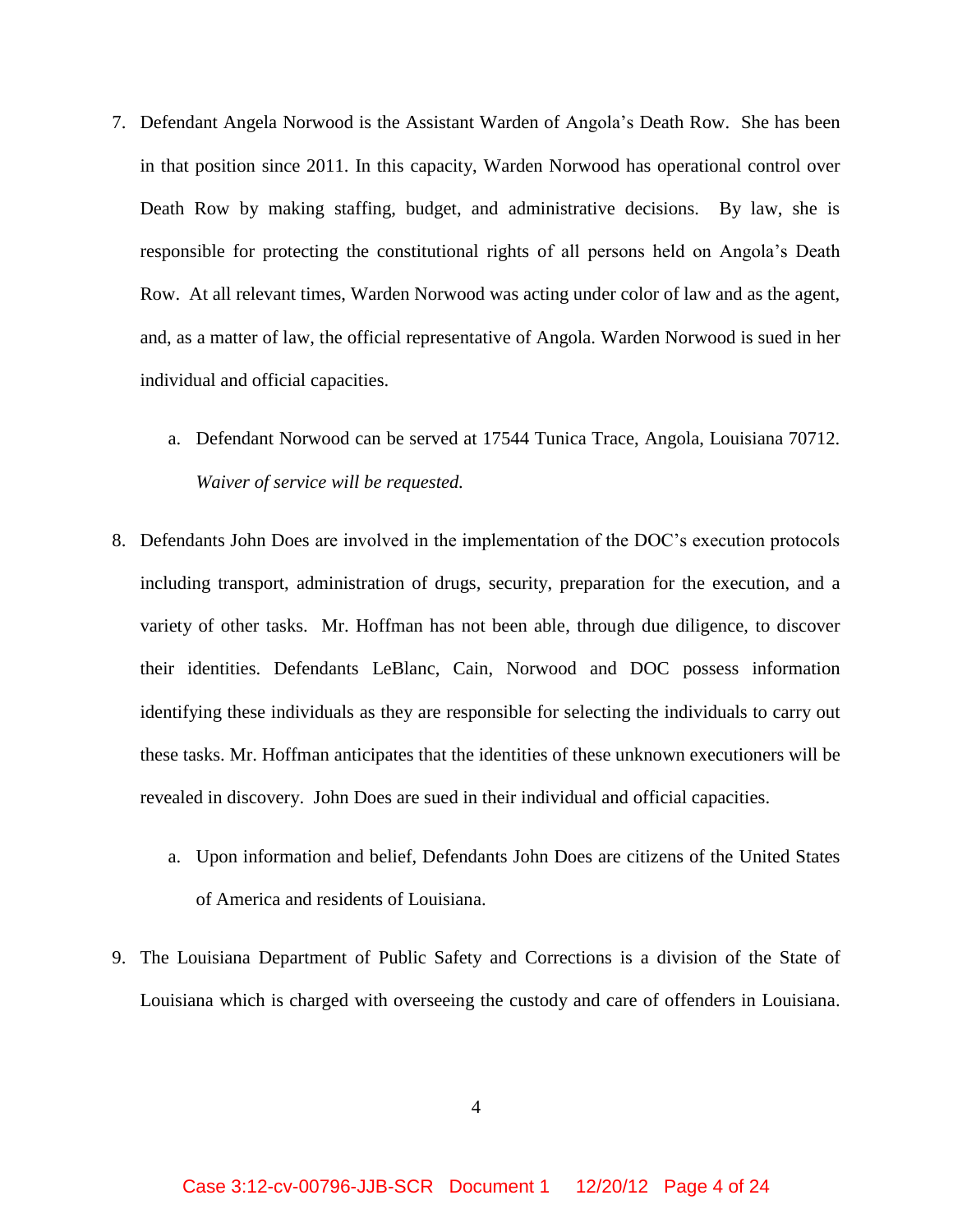At all relevant times, the DOC operated Angola, a public facility with programs and services. The DOC is the recipient of federal funds.

a. Defendant DOC can be served at 504 Mayflower Street, Baton Rouge, Louisiana 70802. *Waiver of service will be requested.*

### **STATEMENT OF CLAIMS**

- 10. This action is brought pursuant to 42 U.S.C. § 1983, 42 U.S.C. § 1988, 18 U.S.C. § 3599, and 28 U.S.C. §§ 2201 and 2202 for violations and threatened violations by the Defendants of Mr. Hoffman's right to be free from cruel and unusual punishment under the Eighth and Fourteenth Amendments to the United States Constitution, and for violations and threatened violations of Mr. Hoffman's rights to due process, access to the courts, and equal protection as guaranteed by the Fourteenth Amendment to the United States Constitution.
- 11. Mr. Hoffman challenges the constitutionality of his execution, whether performed (1) in the absence of any protocol delineating the procedures to be followed; (2) pursuant to a secret protocol to which Mr. Hoffman has been denied access; or (3) pursuant to the protocol dated as of 2010 which would require the use of expired and/or illegally-obtained drugs and which otherwise does not adequately protect Mr. Hoffman from cruel and unusual punishment.
- 12. Mr. Hoffman seeks a permanent injunction to prevent the defendants from executing him through unconstitutional means.
- 13. Mr. Hoffman seeks a declaratory judgment that the United States Constitution prohibits the DOC from carrying out an execution without first promulgating a viable protocol and then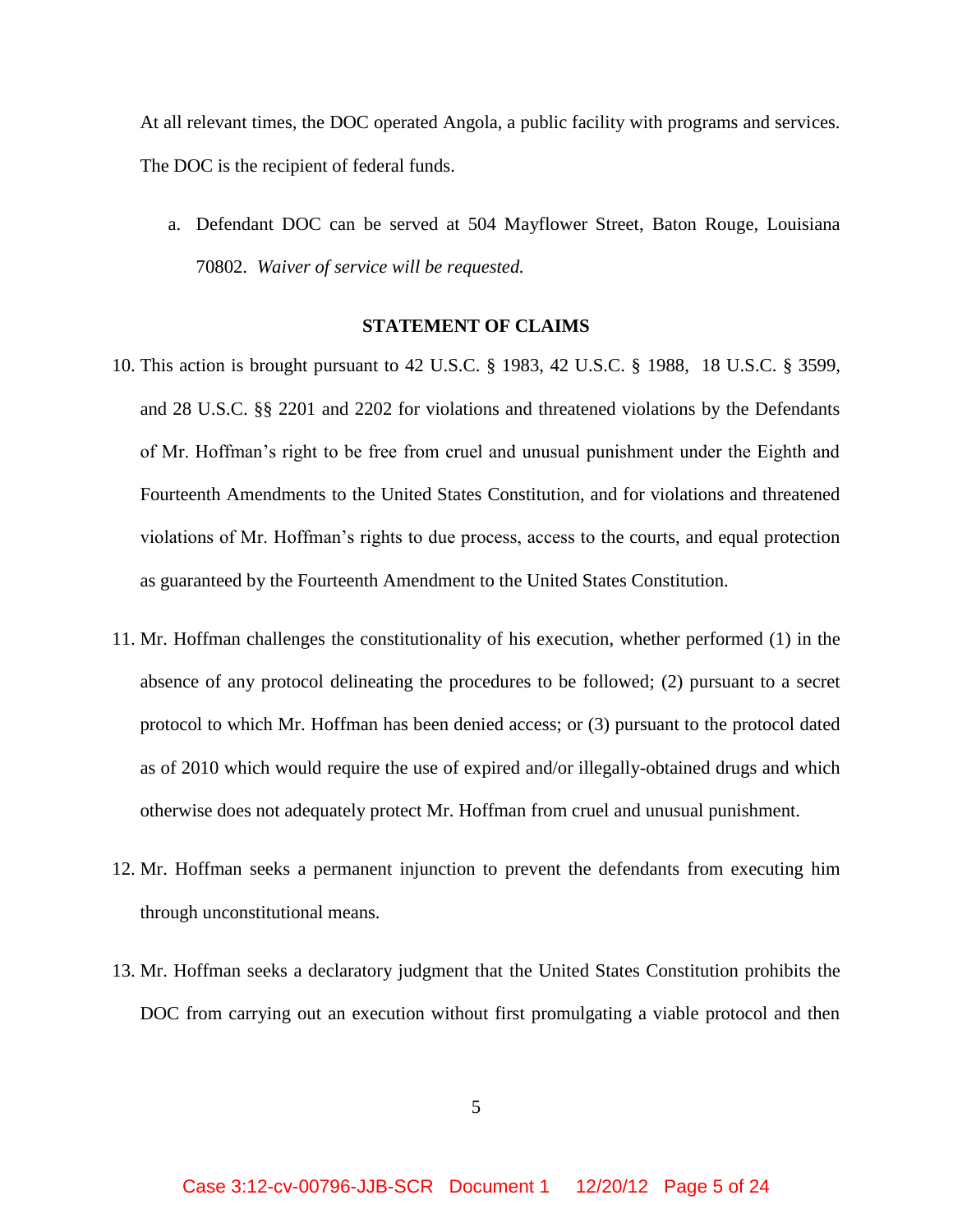providing Plaintiff with a certified copy of said protocol with sufficient time before any scheduled execution date.

14. This Complaint does not challenge Mr. Hoffman's underlying capital conviction or sentence of death. Rather, Mr. Hoffman challenges only the manner and means by which the DOC intends to execute him.

# **FACTS**

15. All statements of fact and allegations anywhere in this Complaint are incorporated by reference into the Complaint.

### **Adoption of Lethal Injection as Method of Execution**

- 16. In 1991, Louisiana adopted lethal injection as its method of execution pursuant to La. R.S. § 15:569.
- 17. Under La. R.S. § 15:568, the Secretary of the Department of Public Safety and Corrections is responsible for executing offenders in conformity with the death warrant issued in each case.
- 18. Louisiana defines lethal injection as "the intravenous injection of a substance or substances in a lethal quantity into the body of a person convicted until such person is dead." La. R.S. § 15:569.
- 19. No legislative guidance exists regarding lethal injection in Louisiana other than La. R.S. § 15:569.
- 20. The remaining details are left to the discretion of the DOC in developing and adopting an execution protocol.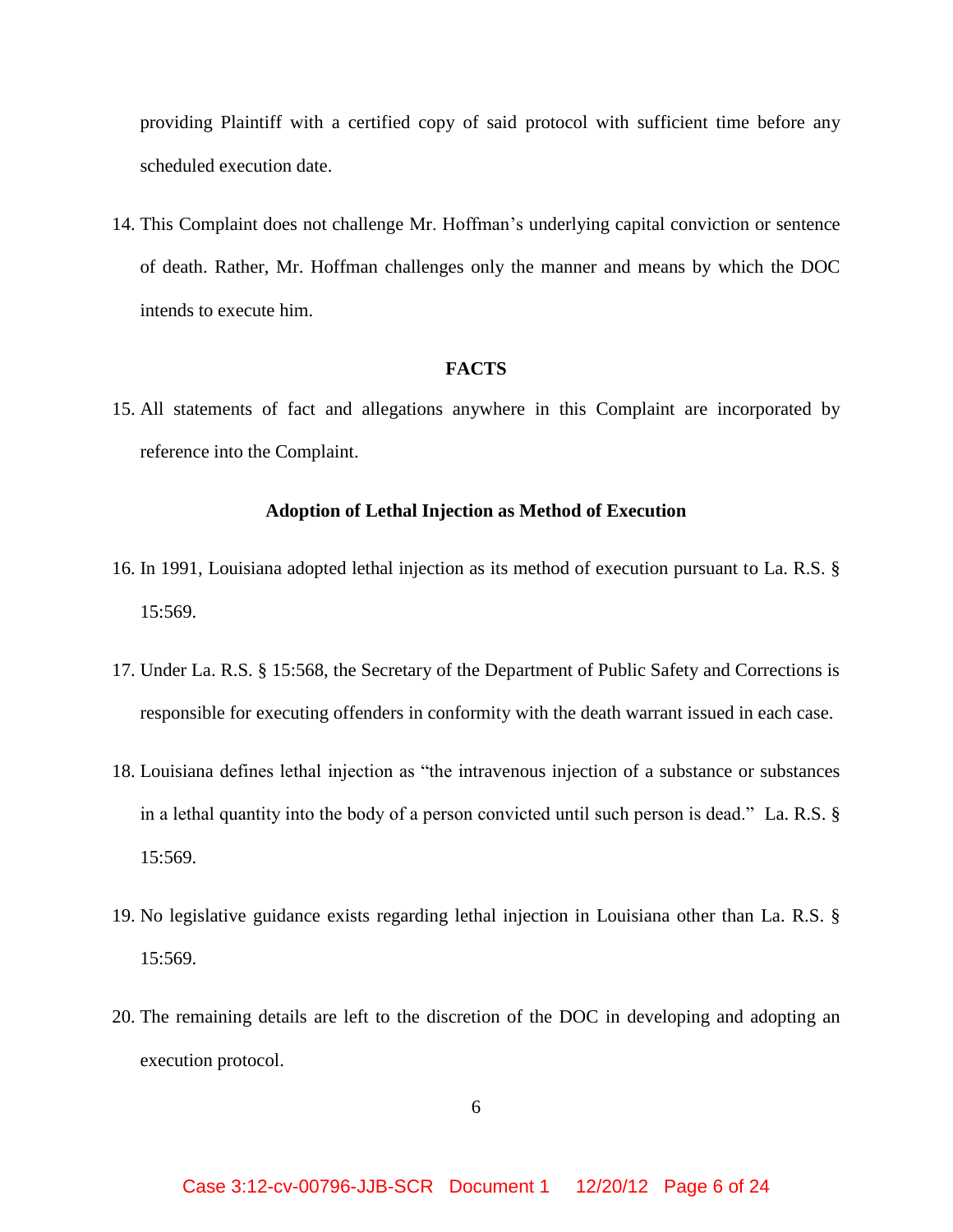#### **Lethal Injection Procedures Have Resulted in "Botched" Executions**

- 21. At least thirty-one botched lethal injection executions occurred between 1982 and  $2001$ .<sup>1</sup> Additional botched executions have occurred in the years since 2001.
- 22. In 2011, during the lethal injection of Emmanuel Hammond in Georgia, witnesses reported that, sometime after being sedated, Mr. Hammond awakened, opened his eyes, and grimaced in pain. A doctor filed an affidavit that the drugs used by the Georgia Department of Corrections would have caused an agonizing burning sensation and asphyxiation without adequate anesthesia.
- 23. In 2009, an attempt to execute Romell Broom was called off after Ohio prison officials were not able to find a vein in which to insert the intravenous tubing for 90 minutes. During the 90 minutes. Mr. Broom cried, attempted to assist his executioners, and experienced severe pain as the executioners attempted to use veins in his legs and neck.
- 24. On December 13, 2006, it took 34 minutes for an execution team to kill Angel Diaz at Florida State Prison. Eyewitnesses reported Mr. Diaz spoke, gasped for air, and grimaced in pain during his execution. They observed his face contort, his jaw clench, and his head roll back and for the throughout the botched execution. A subsequent study by a special Commission convened by the Governor determined that, as a result of an inadequately trained and incompetent execution team, both of the IVs in Mr. Diaz's arms were improperly

 $\overline{\phantom{a}}$ 

<sup>1</sup> Deborah W. Denno, *When Legislatures Delegate Death: The Troubling Paradox Behind State Uses of Electrocution And Lethal Injection And What It Says About Us*, 63 OHIO ST. L.J. 63, 139-41 (2002) (listing by inmate name the botched lethal injection executions, and describing evidence of error).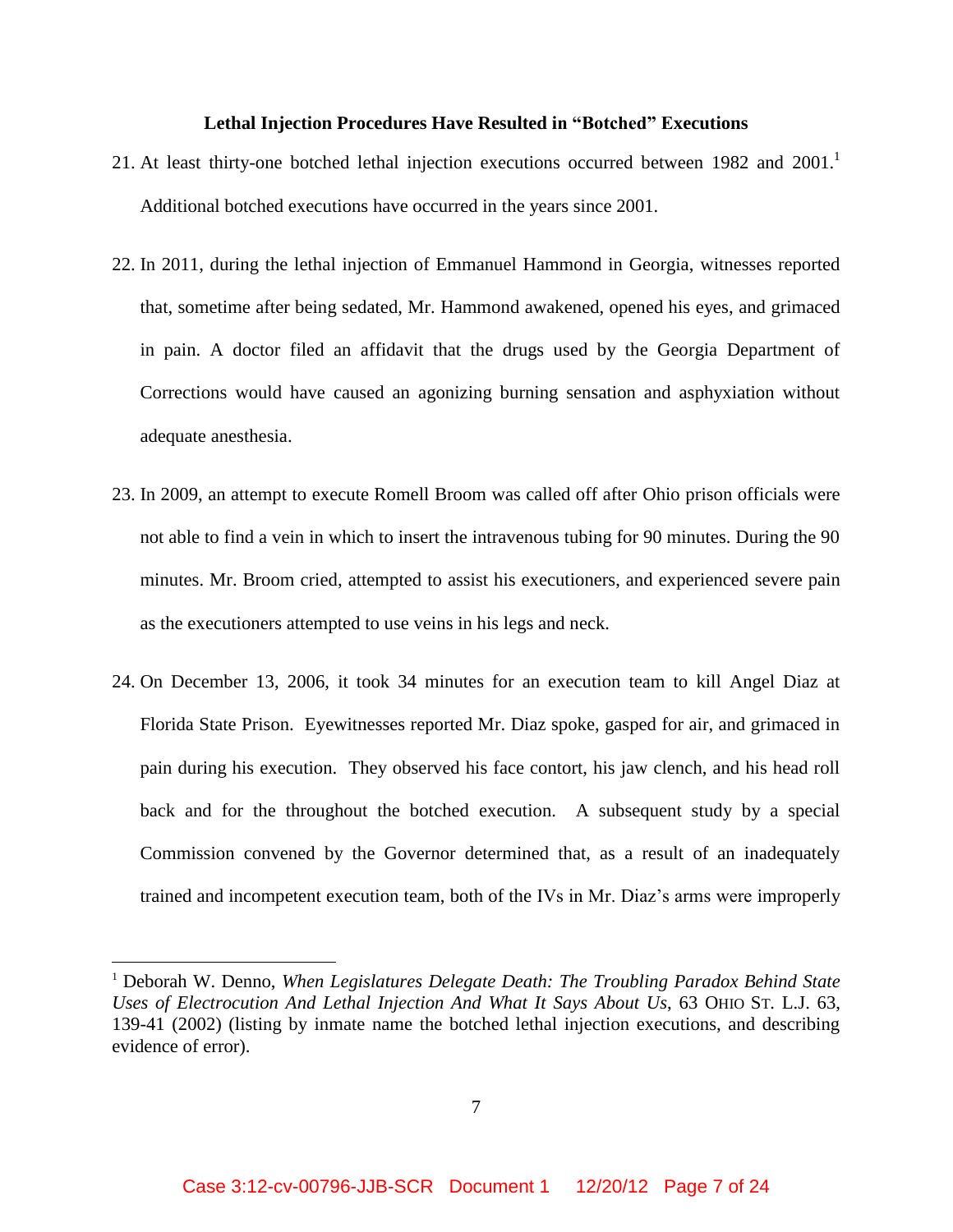placed. As a result, the first drug, sodium thiopental, was injected subcutaneously, rather than intravenously, as intended, and the first drug to enter Mr. Diaz' circulation was the paralytic, pancuronium bromide. Mr. Diaz's death likely resulted from asphyxiation, and he was conscious or partly conscious throughout the process, rather than adequately anesthetized and insensate pain or suffering.

#### **Louisiana's Lethal Injection Protocols**

- 25. The DOC's lethal injection protocol, which consists of prison directives, checklists, and any other documents that guide the prison in its administration of lethal injection, has been revised at least seven (7) times since the adoption of lethal injection in 1991.
- 26. On information and belief, the most recent publically-available protocol is the "Louisiana State Penitentiary Directive 09.049" dated January 7, 2010, and an undated checklist obtained in 2010. These documents comprise what is herein referred to as the 2010 Protocol.
- 27. The 2010 Protocol calls for the serial administration of three drugs: first, sodium thiopental; second, pancuronium bromide; and third, potassium chloride.
- 28. Under the 2010 Protocol, sodium thiopental is intended to induce anesthesia and maintain it throughout the execution to prevent the inmate from suffering torture and pain when the second and third drugs are administered.
- 29. Pancuronium bromide is a paralytic agent. Under the 2010 Protocol, its function is to cause paralysis of all skeletal muscles, including the diaphragm.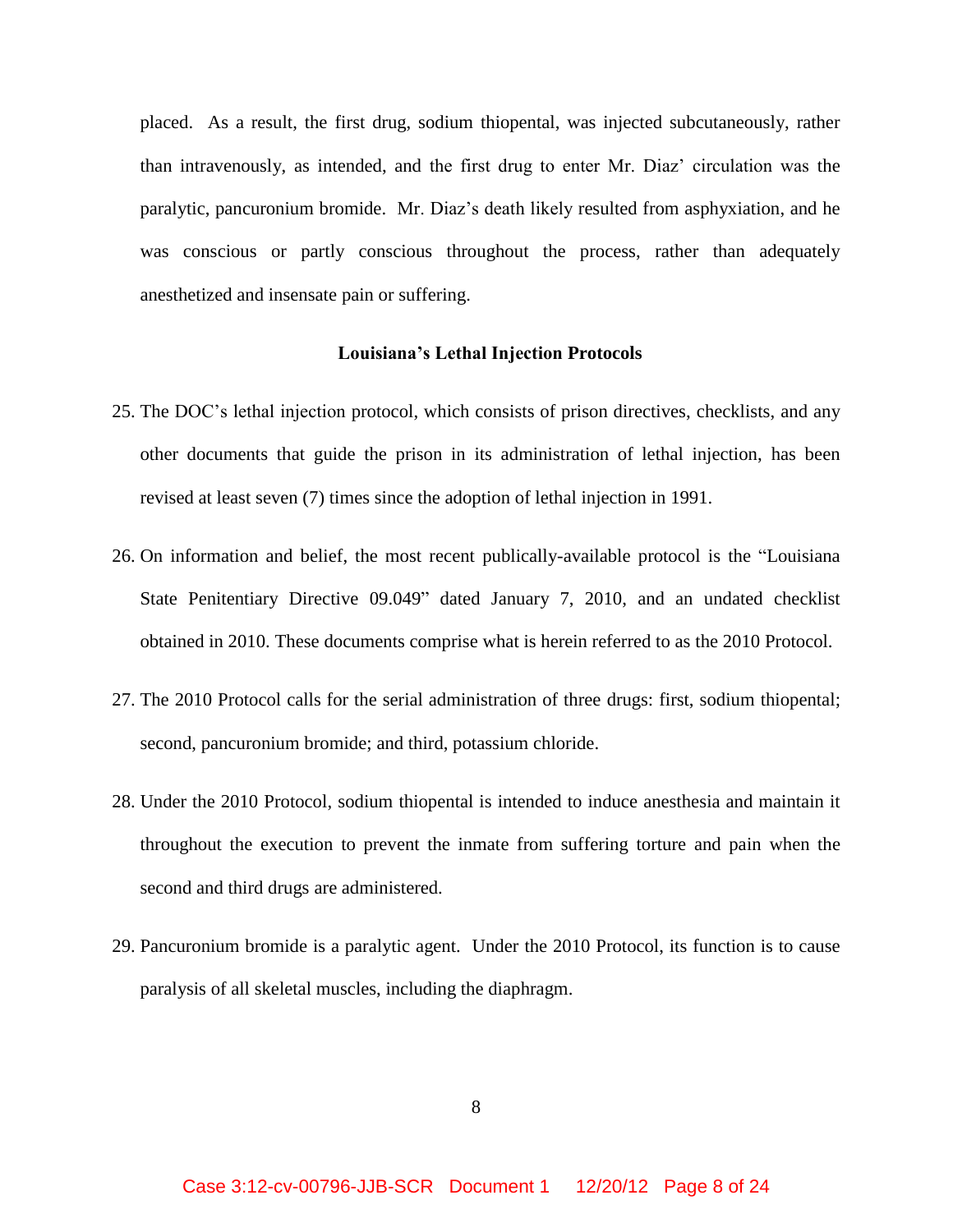- 30. The paralysis will prevent an individual from crying out or moving, but it does not affect consciousness.
- 31. If the individual is not adequately anesthetized, the administration of pancuronium bromide will cause him or her to experience excruciating pain and suffering while being unable to breathe and experiencing the burning sensation of the potassium chloride injection.
- 32. Under the 2010 Protocol, the intended function of potassium chloride is to stop the heart.
- 33. If administered to an inadequately anesthetized person, potassium chloride causes immensely painful internal burning as it passes through the circulatory system.
- 34. The Supreme Court has recognized that the administration of pancuronium bromide and potassium chloride without sodium thiopental would violate the Eighth Amendment's ban on cruel and unusual punishment. *Baze v. Rees*, 553 U.S. 35, 53 (2008).
- 35. The last person to be executed in Louisiana was Gerard Bordelon, on January 7, 2010.
- 36. The drugs and method used to carry out Mr. Bordelon's execution are still not known.
- 37. In December of 2009, Nathaniel Code, an inmate on Louisiana's death row, filed a lawsuit in Louisiana state court alleging that the DOC had violated the Louisiana Administrative Procedures Act, La. R.S. § 49:950 et seq. ("LAPA"), in promulgating the protocols for lethal injection.
- 38. In 2010, in response to Mr. Code's efforts to enforce his legal rights under the LAPA, the Louisiana Legislature passed an amendment to La. R.S. § 15:569, adding a section stating that "[t]he provisions of the Administrative Procedure Act, R.S. 49:950, et seq., shall not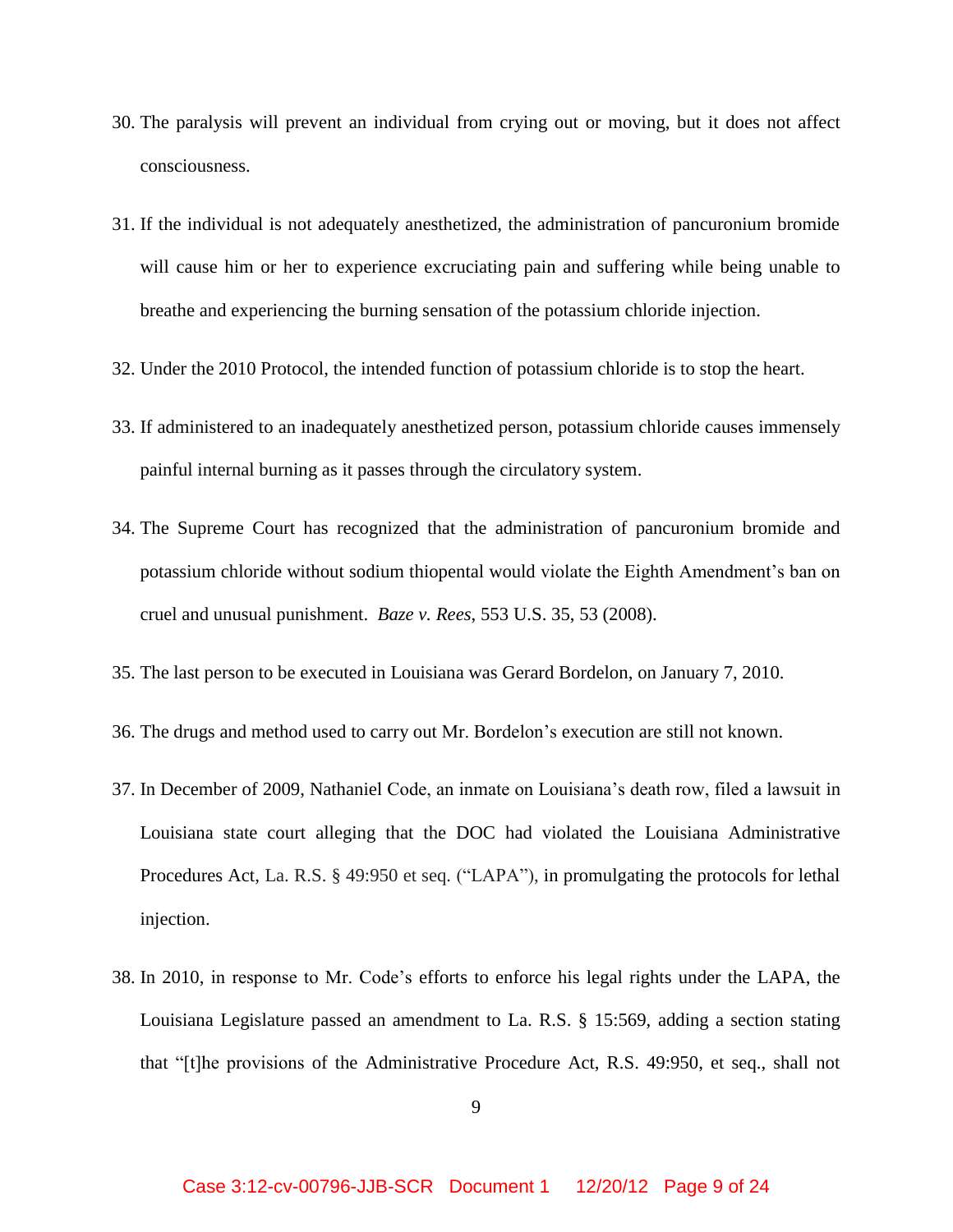apply to the procedures and policies concerning the process for implementing a sentence of death." La. R.S. § 15:569(D).

- 39. Jessie Hoffman is currently an inmate at Angola sentenced to death. He is litigating an appeal in the United States Fifth Circuit Court of Appeals from a denial of federal habeas corpus relief.
- 40. The State and its agents, by statute, will execute Mr. Hoffman by use of lethal injection once he has exhausted challenges to his conviction and sentence. La. R.S. § 15:567 et seq.

### **Plaintiff has been Denied Access to Defendants' Lethal Injection Protocol**

- 41. The Defendants will not disclose the lethal injection protocol they plan to use to carry out Mr. Hoffman's execution.
- 42. Mr. Hoffman has attempted to obtain details of the applicable lethal injection protocols in two ways.
- 43. First, on July 18, 2012, Mr. Hoffman's attorneys made a Louisiana Public Records Act request for the current protocols pursuant to La. R.S. §§ 44:1 *et seq*. The request for public records included, among other things, the procedures to be followed, the types and quantities of drugs to be used, the individuals who will be permitted to witness the execution, how the drugs are administered, the individuals who will administer the drugs, and information concerning previous executions.
- 44. On July 30, 2012, counsel for the DOC denied Mr. Hoffman's attorneys' Public Records Act request claiming that (a) they were exempted from disclosure because they include internal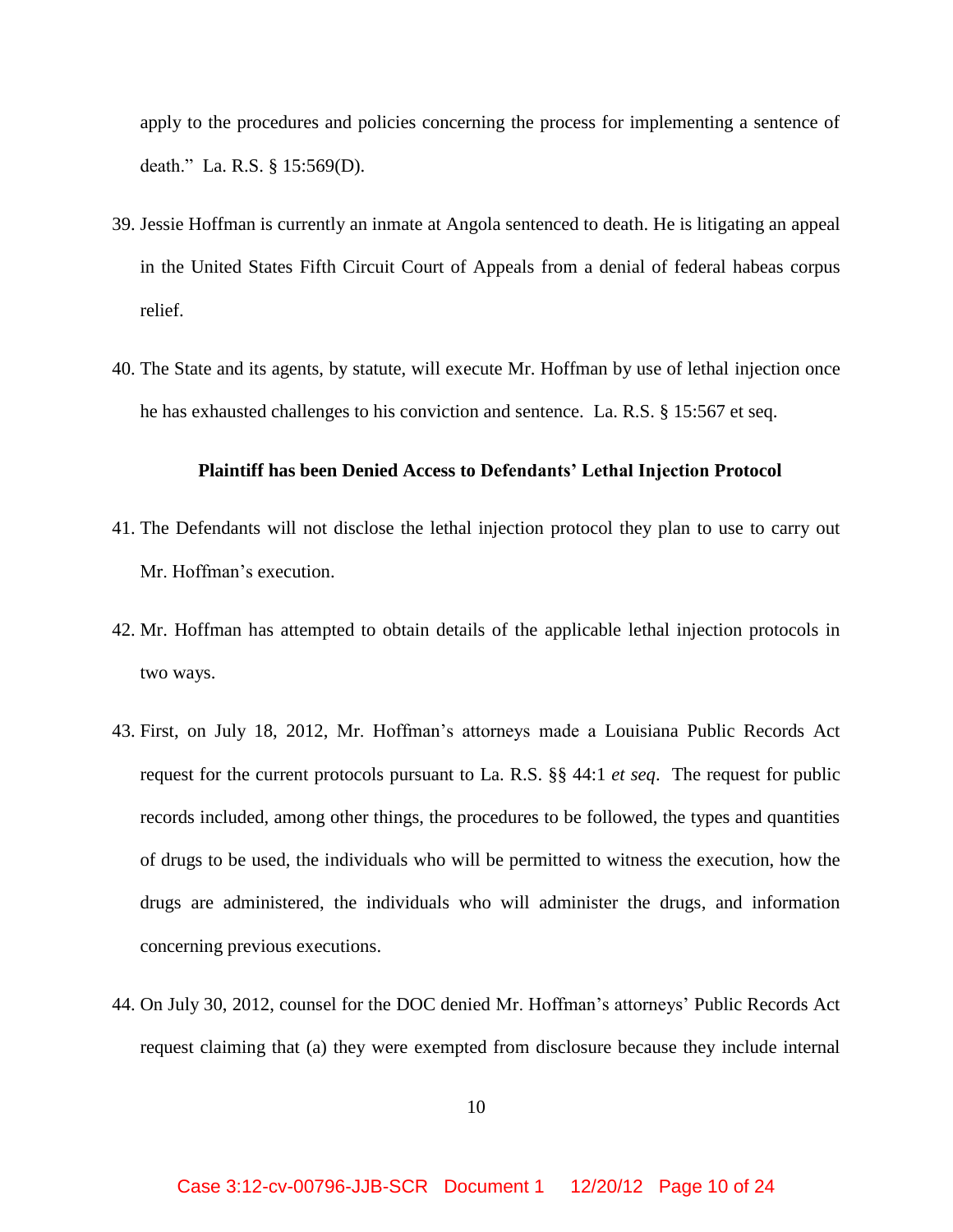security information, and (b) because the protocol is not subject to the Administrative Procedures Act, it is not subject to disclosure as a Public Record.

- 45. Second, Mr. Hoffman filed a request for an administrative remedy procedure ("ARP") with the Louisiana State Penitentiary, which was accepted into Angola's system on September 28, 2012.
- 46. As a part the ARP, Mr. Hoffman requested that he be provided with a copy of the current protocols for his execution.
- 47. On December 6, 2012, Mr. Hoffman's ARP was rejected from Angola's administrative remedy system on the basis that "the issue in your ARP has not happened to you as of the date of your complaint."
- 48. Attached to this Complaint is an unsigned copy of Mr. Hoffman's ARP. EXHIBIT 1
- 49. A signed copy is in the possession of the Defendants, who will not provide a copy to Mr. Hoffman.
- 50. As a result of the rejection of his ARP, Mr. Hoffman is wholly unable to obtain a copy of the current protocol to be used for his execution.
- 51. On information and belief, the Defendants do not currently have a protocol for administering lethal injection.
- 52. Due to the DOC's refusal to disclose the lethal injection protocol it plans to use to execute Mr. Hoffman, Mr. Hoffman is unable to ascertain whether he may be compelled to undergo unconstitutional pain and torture upon his execution.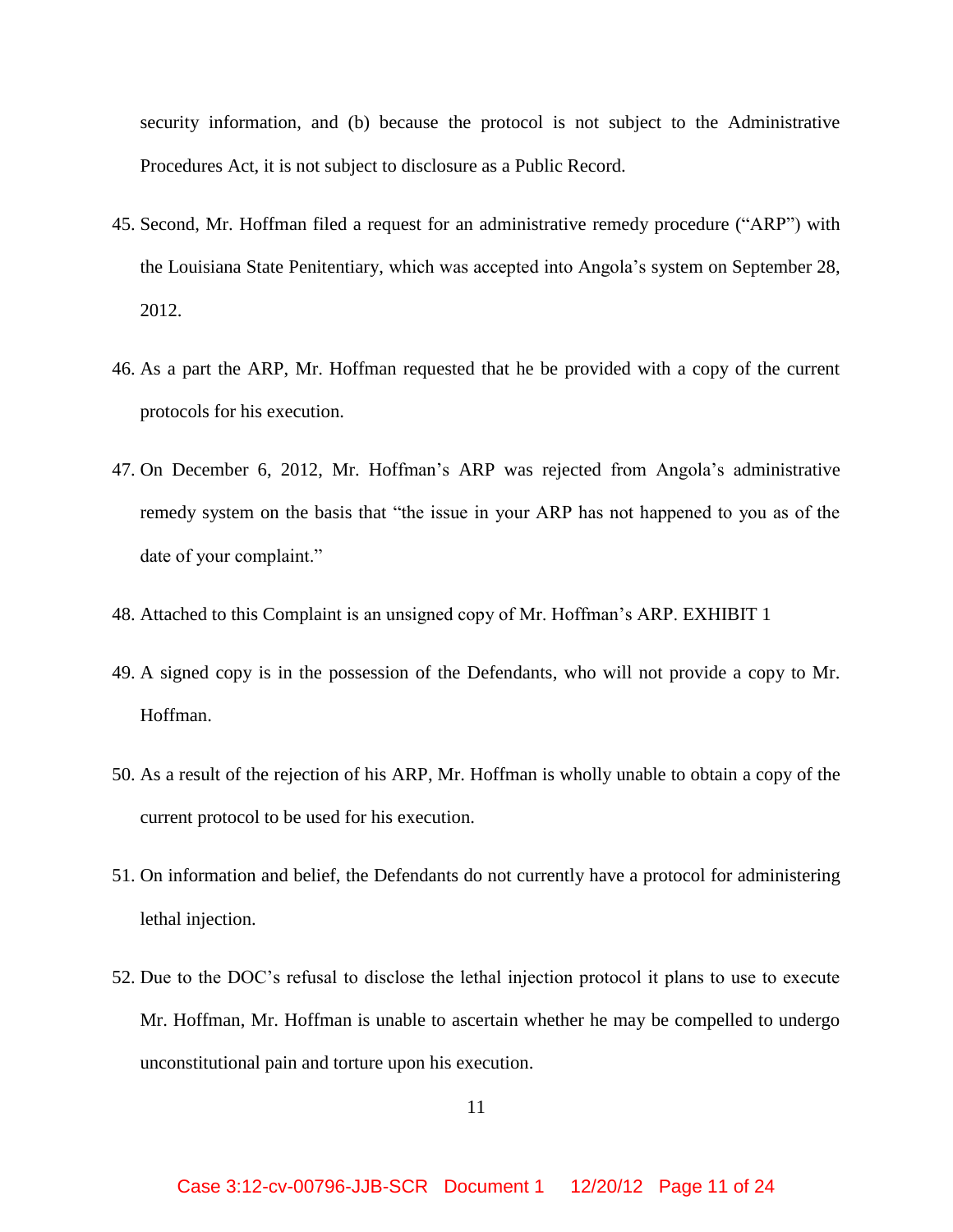- 53. As there is no legislative guidance constraining the DOC's discretion in carrying out lethal injections, the DOC has a virtual blank slate as to the upcoming execution of Mr. Hoffman.
- 54. Mr. Hoffman has experienced extreme emotional distress due to the significant danger that he will experience pain and torture during his execution.

#### **Unavailability of Sodium Thiopental**

- 55. In a letter dated October 28, 2010, William Kline, general counsel for the DOC, stated that the DOC had no sodium thiopental in stock and that its pharmacy vendor had indicated that sodium thiopental was unavailable.
- 56. In an April 10, 2011, article in the *Baton Rouge Advocate*, "Drug shortage changes La. capital punishment," counsel and spokeswoman for the DOC are quoted recognizing the need to revise the protocol due to the unavailability of sodium thiopental in Louisiana.
- 57. Attached to this Complaint is a true and correct copy of this article. EXHIBIT 2
- 58. On information and belief, Defendants do not have possession of sufficient sodium thiopental to humanely execute Mr. Hoffman.
- 59. Defendants are aware that Mr. Hoffman is likely to suffer intense pain without administration of sodium thiopental prior to injecting the lethal substance(s), but they are deliberately indifferent to his right to protection for cruel and unusual punishment.
- 60. On April 25, 2012, during oral argument in the state lawsuit brought under the Louisiana Administrative Procedures Act, *Code v. Louisiana State Public Safety & Corrections*, 11- 1282, 2012 WL 5266135 (La.App. 1 Cir. 10/24/12), counsel for the DOC was repeatedly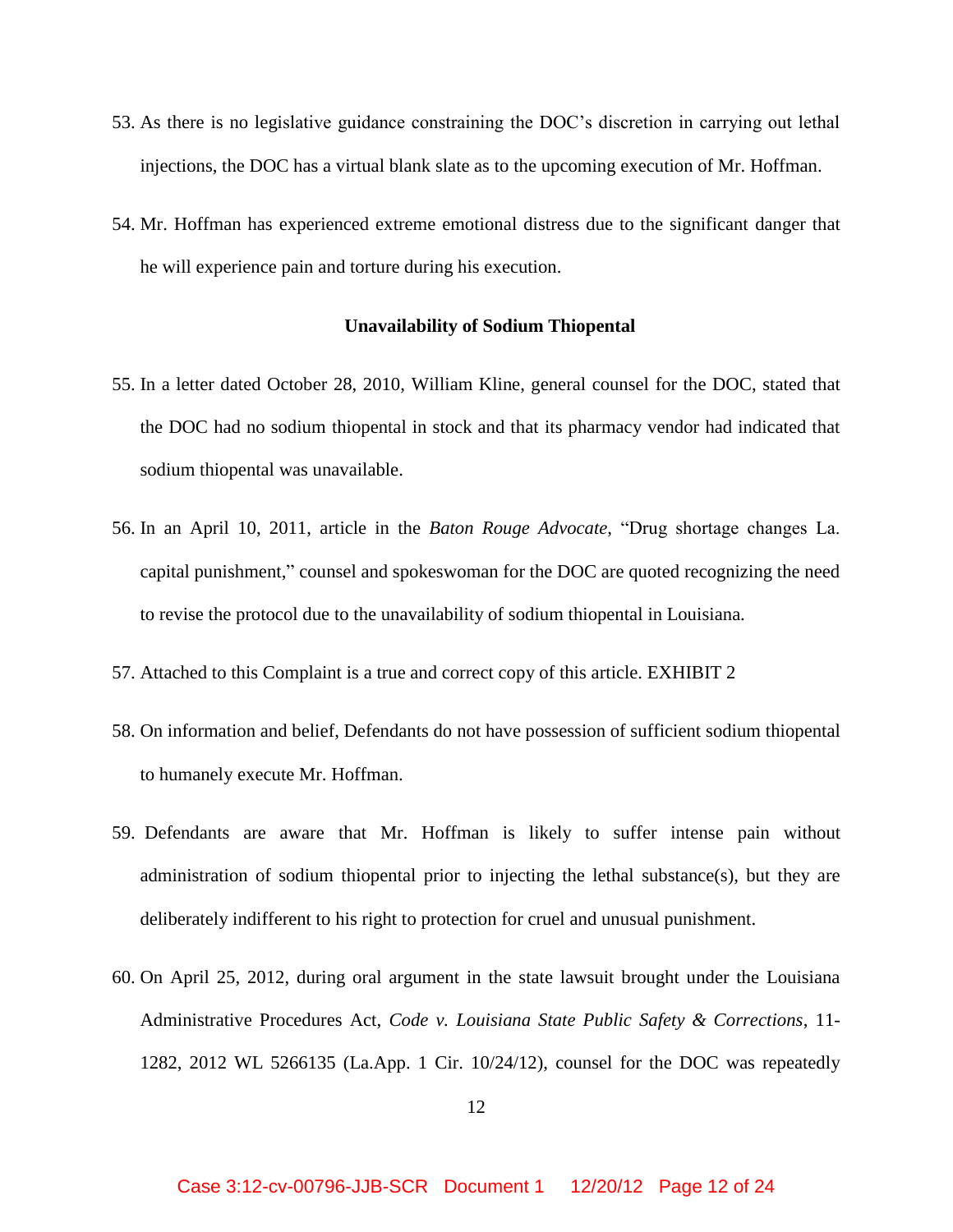asked by the First Circuit Court of Appeals to provide an update on the status of a current lethal injection protocol, given the unavailability of drugs, but counsel did not comply.

61. If the DOC has promulgated a new protocol, neither Mr. Hoffman nor the public have had an opportunity to review it.

## **Lack of Review of the Protocol**

- 62. On information and belief, if there is a new protocol, it has not been examined by a licensed medical professional to ensure that there are adequate safeguards to protect Mr. Hoffman's constitutional rights against torture, pain, and suffering.
- 63. On information and belief, these purported rules were promulgated without any medical research or review to determine that a prisoner would not suffer a painful death.
- 64. On information and belief, no member of the medical community was involved in the adoption of the new purported protocols.
- 65. On information and belief, the DOC will attempt to substitute drugs within their lethal injection process without amending the purported protocols.

### **Risk of Constitutional Violations**

- 66. On information and belief, the DOC will attempt to substitute drugs within their lethal injection process without creating procedures appropriate to the properties of the new drugs such as how to flush the IV lines, the amount of the drug, or the timing of the drug.
- 67. On information and belief, Mr. Hoffman will suffer the wanton and unnecessary infliction of pain, and torture, or a prolonged lingering death without careful review of the entire protocol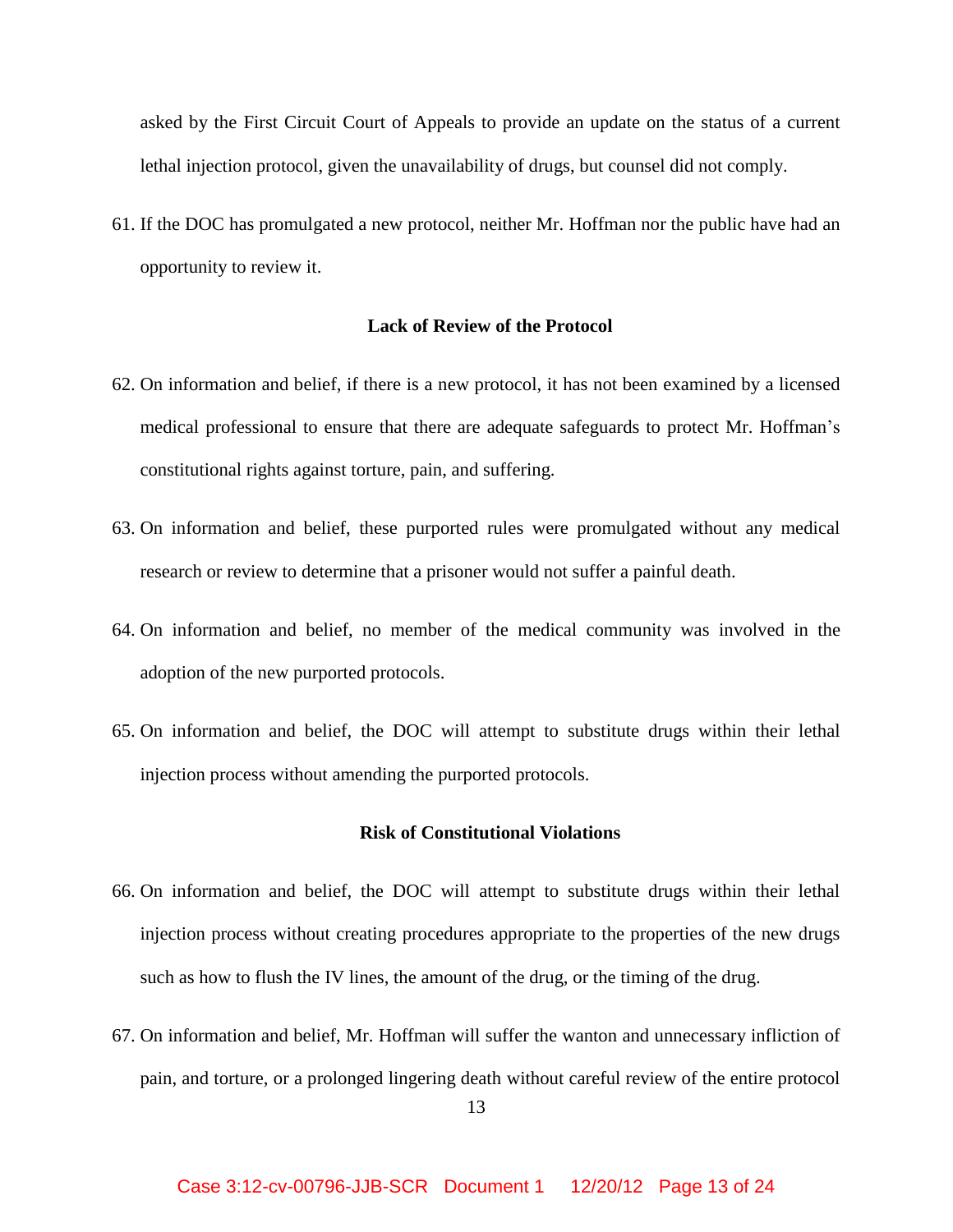if the DOC substitutes sodium thiopental. On information and belief, the purported protocol will not be carried out in accordance with the written instructions, or will be administered in such a way that fails to adequately safeguard Mr. Hoffman's rights.

- 68. The 2010 Protocol promulgated by the Defendants does not include adequate safeguards to protect Mr. Hoffman from cruel and unusual punishment.
- 69. On information and belief, Mr. Hoffman's execution will not be carried out in accordance with the written instructions, or will be administered in such a way that fails to adequately safeguard Mr. Hoffman's rights.
- 70. There is a reasonable likelihood that sodium thiopental will be ineffectively delivered, and as a result, it will not provide a sedative effect for the duration of the execution process.
- 71. Without adequate sedation, Mr. Hoffman will experience excruciating pain under the 2010 Protocol as a result of the conscious asphyxiation caused by pancuronium bromide and the painful internal burn and cardiac arrest caused by a potassium chloride overdose.
- 72. Pancuronium bromide, the second chemical administered in the lethal injection process under the 2010 Protocol, paralyzes voluntary muscles, including the diaphragm, but it does not affect consciousness or the perception of pain.
- 73. Pancuronium bromide, administered by itself as a "lethal dose" under the 2010 Protocol would not result in a quick death; instead, it would ultimately cause someone to suffocate to death while still conscious.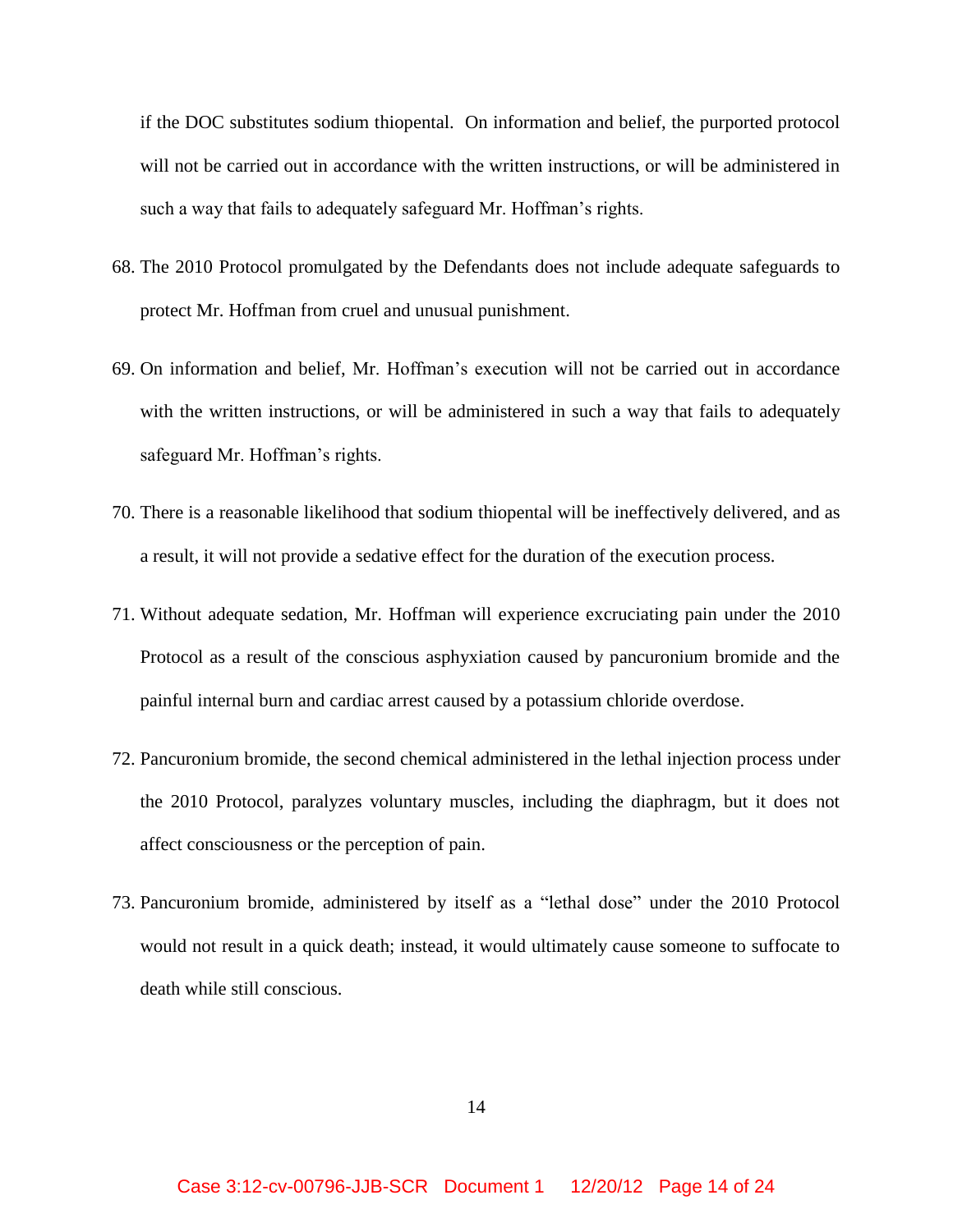- 74. There is no indication in the DOC's 2010 Protocol that pancuronium bromide is used to cause death. It therefore is unnecessary in the lethal injection process and only serves to mask any pain or suffering that Mr. Hoffman may experience.
- 75. Pancuronium bromide under the 2010 Protocol could not lawfully be used alone as the fatal agent because causing death by suffocation violates the Eighth Amendment's prohibition against cruel and unusual punishment.
- 76. The intravenous tubing necessary to administer the drugs in question will not be inserted under the 2010 Protocol by a qualified medical professional. The Defendants John Does will insert the tubing which will result in a malfunction or the missing of a vein which will produce a tortuous result for Mr. Hoffman.
- 77. On information and belief, Defendants Does are not medical professionals and have no medical training.
- 78. On information and belief, in the past the DOC has employed corrections officers to carry out the execution.
- 79. The drugs that will be administered under the 2010 Protocol will have expired or not been stored properly by the Defendants Does in advance of the execution and thus will not have the effect that the protocol anticipates.
- 80. On information and belief, the efficacy of the drugs cannot be assured with any reasonable amount of certainty once they have been improperly stored or expired.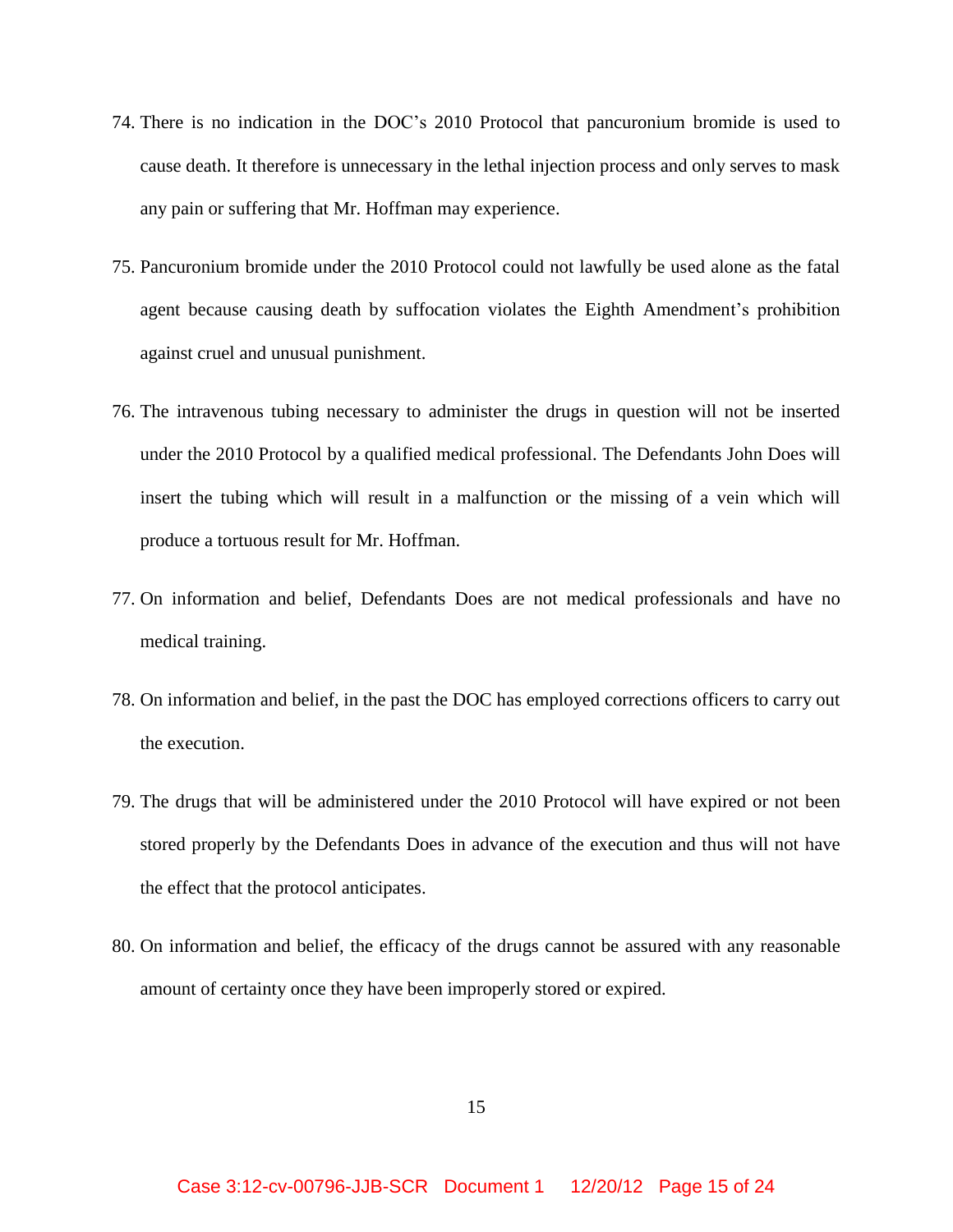- 81. The members of execution team (John Does) will not have received adequate training and will make errors in carrying out the execution under the 2010 Protocol.
- 82. The execution will be carried out without adequate medical supervision under the 2010 Protocol by Defendants John Does.
- 83. On information and belief, the equipment used to carry out the execution under the 2010 Protocol has not been tested for efficacy or maintained by the Defendants since the last execution and thus will malfunction.
- 84. The equipment used to carry out the execution includes medical equipment that must be inspected by a medical professional to ensure that it can be used effectively.
- 85. The protocols are not adequately specific, and as such the execution may be carried out in different manners each time. There are no safeguards to protect against this variance under the 2010 Protocol.
- 86. There is nothing in the 2010 Protocol that requires Defendants John Does to become familiar with the drugs they are administering in order to understand their properties, dangers associated with the drugs, and any other relevant medical information.
- 87. The 2010 Protocol fails to standardize the timing for the administration of the drugs, and the execution team thus may err in the delivery.
- 88. There is no provision for a medical history review by the Defendants under the 2010 Protocol to ensure that Mr. Hoffman does not take any medications or have any medical conditions that might interfere with the efficacy of the lethal injection protocol. Likewise, because any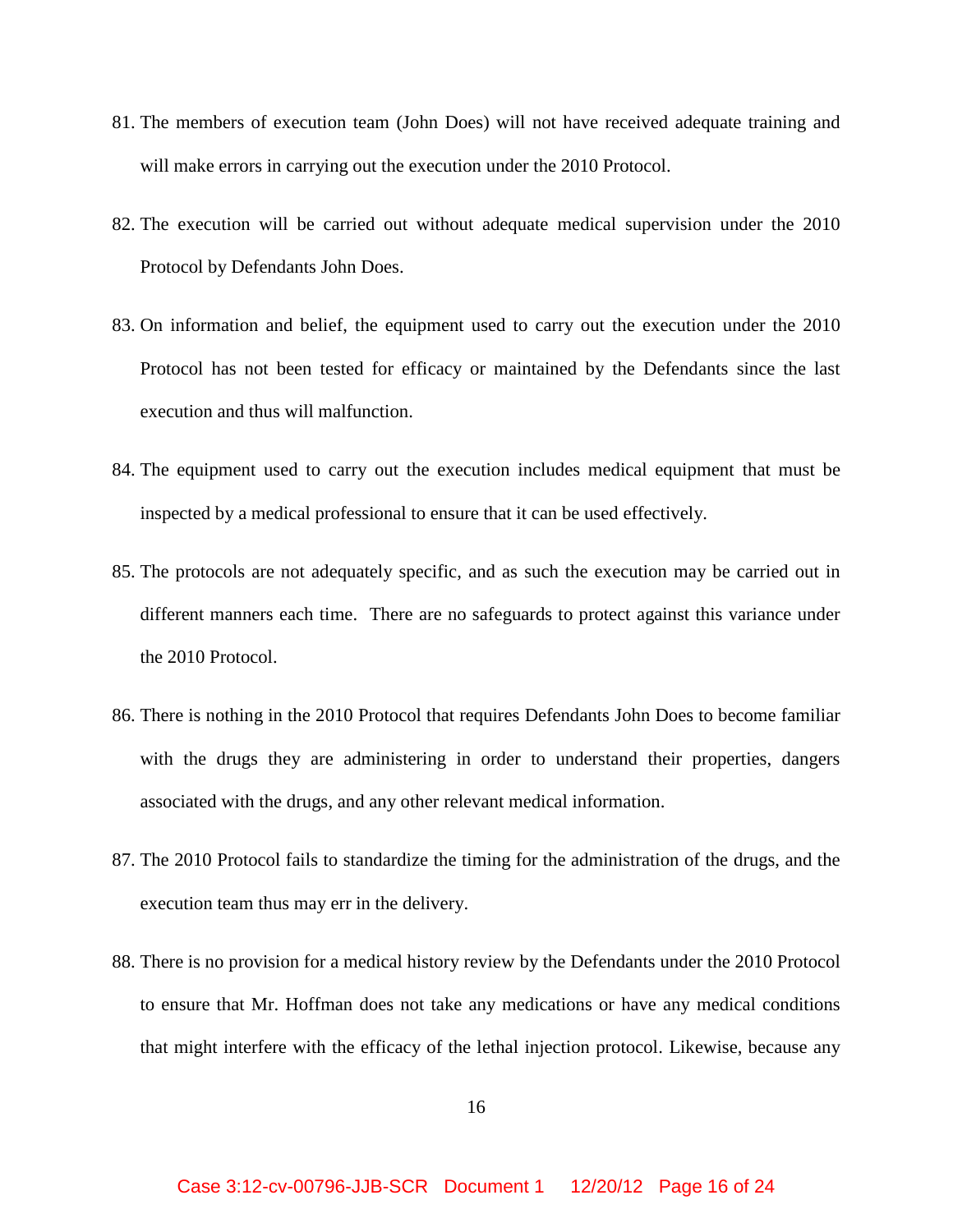protocol and the drugs to be used are secret, Mr. Hoffman lacks adequate notice to independently investigate the likelihood of any negative drug interaction.

- 89. Those who will be selected to carry out the execution, Defendants John Does, lack the qualifications, training, and competence to do so in a constitutional manner under the 2010 Protocol.
- 90. The named Defendants know the Defendant John Does are unqualified to administer lethal drugs, but are deliberately indifferent to the risks their failure to train and supervise the John Does will result in violations of Mr. Hoffman's constitutional rights.
- 91. Defendants John Does have not engaged in adequate practice sessions or complied with other provisions of the 2010 Protocol.
- 92. The use of the 2010 Protocol creates a substantial risk that Mr. Hoffman will suffer the wanton and unnecessary infliction of pain, and torture, or a prolonged lingering death, as he is put to death. This includes experiencing substantial pain and suffering, conscious paralysis, suffocation, or conscious cardiac arrest. On information and belief, any purported revised and current protocol, does not include adequate safeguards to protect Mr. Hoffman from cruel and unusual punishment.
- 93. On information and belief, any purported revised and current protocol will not be administered in a way that adequately protects Mr. Hoffman from cruel and unusual punishment.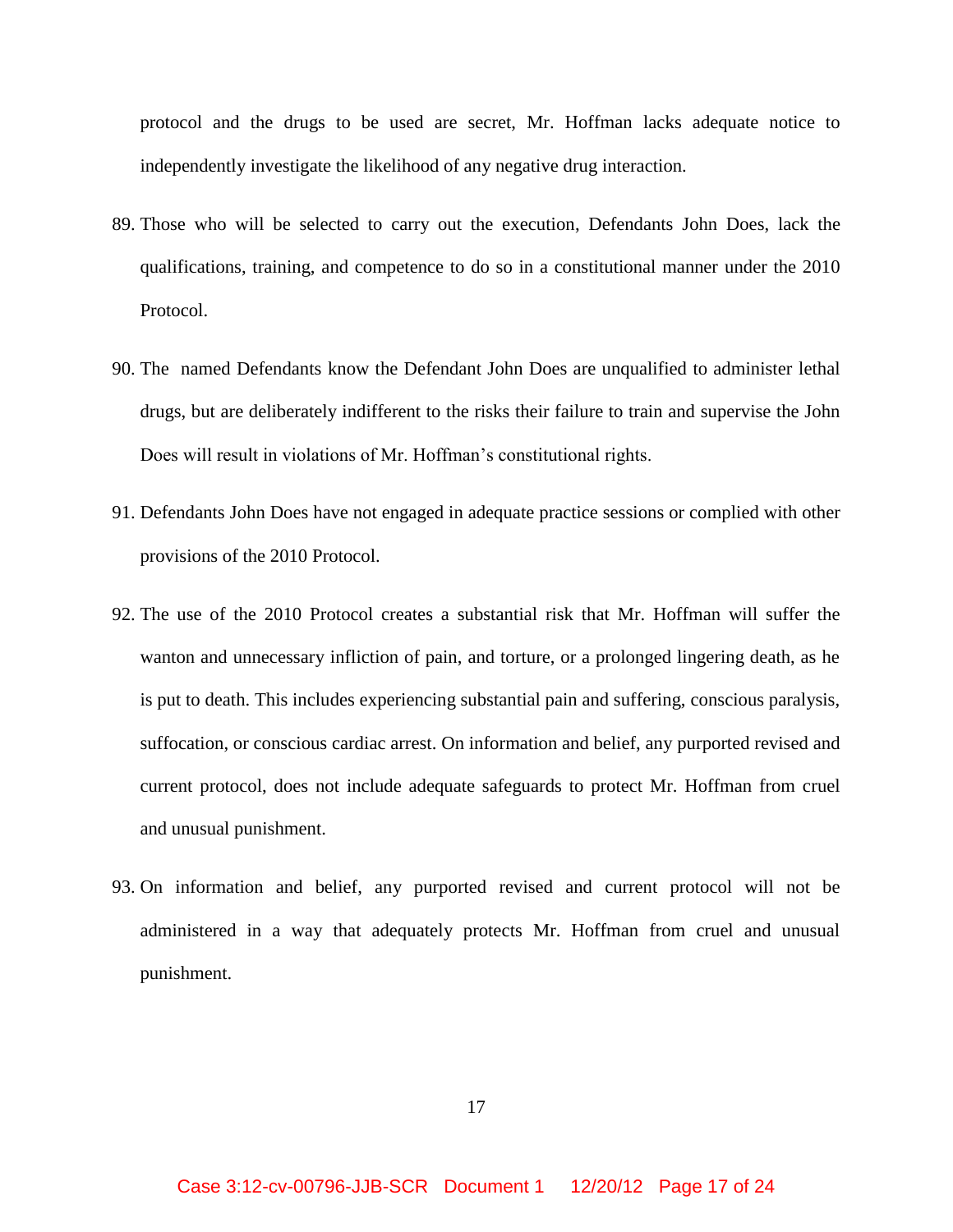## **The Defendants are Responsible for Hoffman's Harm**

- 94. Warden Cain is responsible for ensuring that there is a constitutional protocol for executing Mf. Hoffman. He is also responsible for ensuring that executions are carried out in a constitutional fashion.
- 95. Warden Norwood is responsible for assisting Warden Cain in ensuring that there is a constitutional method of executing Mr. Hoffman.
- 96. The DOC and Secretary LeBlanc are responsible for overseeing Warden Cain in his drafting of the protocols.
- 97. Governor Jindal is responsible for overseeing the DOC in its supervision of Warden Cain.

## **CLAIMS FOR RELIEF**

- I. Executing Mr. Hoffman without Giving Him Notice of the Procedures to Be Used Violates the his Rights to Due Process and Fundamental Fairness under the Fifth and Fourteenth Amendment
	- a. Among other due process violations, executing Mr. Hoffman without giving him a fair opportunity to review the lethal injection protocol and lodge any legal objections violates due process. U.S. CONST. AMEND. XIV.
	- b. Fundamental fairness and due process require that an individual be given an opportunity to receive notice of how one's rights will be affected and opportunity to respond and be heard.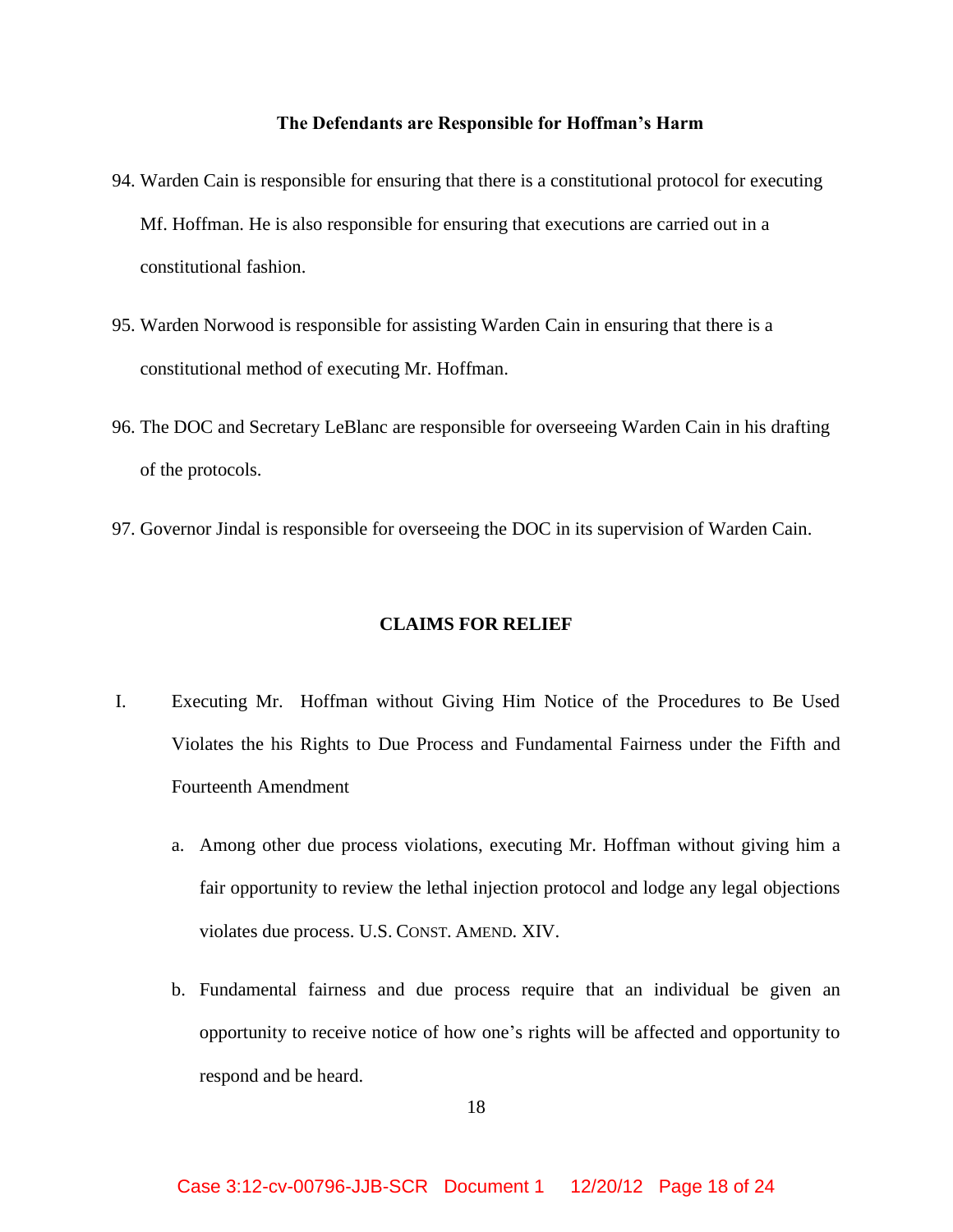- c. By refusing to disclose the protocol, the Defendants have denied Mr. Hoffman the ability to effectively enforce his Eighth Amendment rights and thwarts judicial review.
- d. Mr. Hoffman has been prevented from knowing and therefore challenging the lethal injection which is a part of due process.
- e. The Defendants are deliberately indifferent to Mr. Hoffman's rights.
- II. Executing Mr. Hoffman in the absence of a valid protocol violates his rights under the Eighth and Fourteenth Amendments to be Free from Cruel and Unusual Punishment**.** 
	- a. The 2010 Protocol is no longer valid as the Defendants are not able to access sodium thiopental, one of the key components of the protocol.
	- b. Among other violations, executing Mr. Hoffman without a protocol would violate *Baze v. Rees*, 553 U.S. 35 (2008), because none of the procedural safeguards enumerated by that opinion, nor any other procedures, would be present to protect against Eighth and Fourteenth Amendment violations resulting from the infliction of cruel and unusual punishment.
	- c. Defendants must comply with their own written protocols in order to ensure that they are adhering to the safeguards necessary to prevent violations of the constitutional prohibition against cruel and unusual punishment.
	- d. The Defendants are deliberately indifferent to Mr. Hoffman's rights.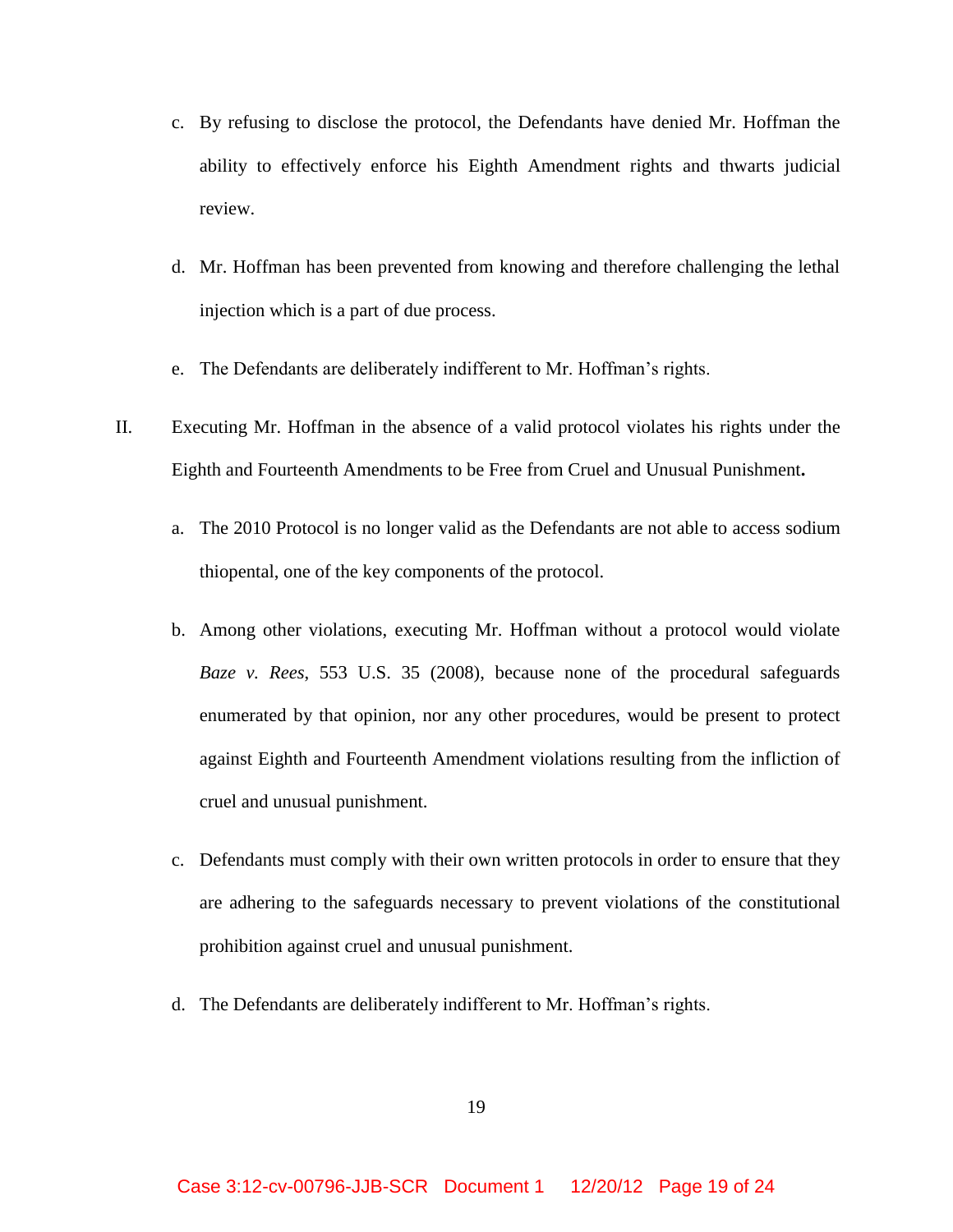- III. Executing Mr. Hoffman pursuant to any purported current applicable protocol would violate his rights under the Eighth and Fourteenth Amendments to be free from cruel and unusual punishment.
	- a. Among other violations, the 2010 Protocol does not include adequate safeguards and/or will not be administered in a way which adequately protects Mr. Hoffman's constitutional rights to be free from cruel and unusual punishment.
	- b. Among other violations, the purported current protocol does not include adequate safeguards, and/or will not be administered in a way that adequately protects Mr. Hoffman's constitutional rights to be free from cruel and unusual punishment.
	- c. The Defendants are deliberately indifferent to Mr. Hoffman's rights.
- IV. Executing Mr. Hoffman after substituting drugs used in any purported protocol without promulgating a new protocol would violate Hoffman's rights to due process and to be free from cruel and unusual punishment.
	- a. The substitution of drugs without creating a new protocol to address the difference between the new drug and old drugs violates Mr. Hoffman's rights to due process, and will result in the infliction of cruel and unusual punishment.
	- b. The Defendants are deliberately indifferent to Mr. Hoffman's rights.
- V. Executing Mr. Hoffman using any of the purported protocols violates Mr. Hoffman's right to equal protection under the law.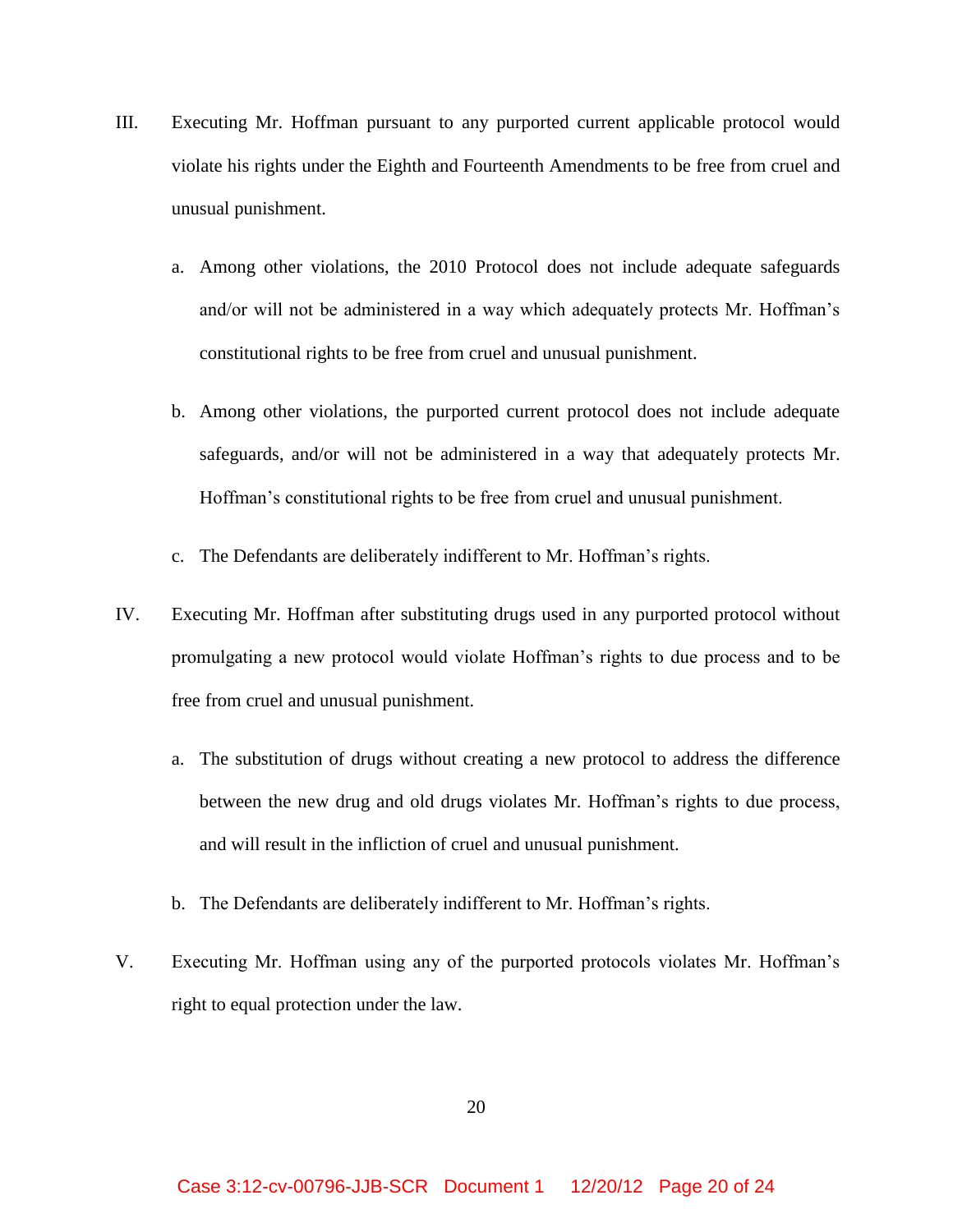- a. Among other violations, Defendants have, and will, materially deviate from any purported written execution protocol, impermissibly burdening Mr. Hoffman's right to be free from cruel and unusual punishment and violating his right to equal protection under the law.
- b. The Defendants are deliberately indifferent to Mr. Hoffman's rights.
- VI. Executing Mr. Hoffman using any purported future or current protocol would violate Mr. Hoffman's rights to due process and to be free from cruel and unusual punishment.
	- a. Any future protocol, will likely be as constitutionally inadequate as past protocols have been.
	- b. Among other violations, in exempting the protocol from the Louisiana Administrative Procedures Act, the state has attempted to thwart well-established administrative rules, in violation of due process.
	- c. The Defendants are deliberately indifferent to Mr. Hoffman's rights.
- VII. Request for Declaratory Judgment Pursuant to 28 U.S.C. § 1331.
	- a. A declaration that it is unconstitutional under the Eighth and Fourteenth Amendments for the DOC to carry out an execution without first affording Mr. Hoffman an opportunity to access and review the execution protocol.
	- b. A declaration that it violates the Eighth and Fourteenth Amendments for the DOC to carry out an execution using expired drugs, illegally obtained drugs, or drugs which were not properly stored in advance of the execution.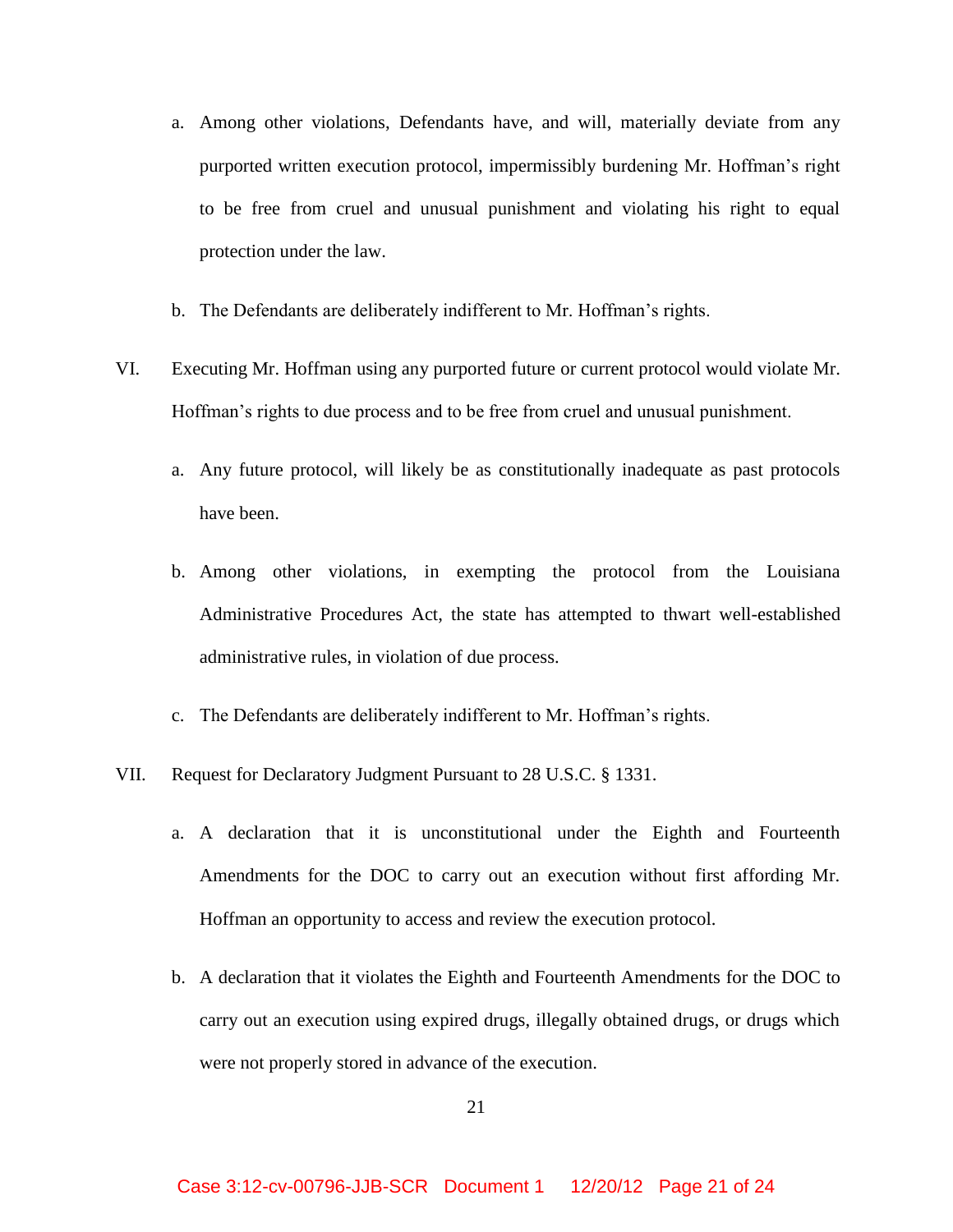- c. A declaration that it violates the Eighth and Fourteenth Amendments for the DOC to carry out an execution without a detailed protocol in place.
- d. A declaration that it violates the Eighth and Fourteenth Amendments for the DOC to execute Mr. Hoffman pursuant to the DOC's current purported protocol.
- VIII. Request for a Permanent Injunction.
	- a. A permanent injunction banning the Defendants from executing Mr. Hoffman without first promulgating an up-to-date protocol that comports with the protections guaranteed by the Eighth and Fourteenth Amendments and giving Mr. Hoffman adequate time to review and challenge it.

#### **DAMAGES**

- I. As the actions and omissions of Defendants, their agents, employees, and/or representatives, proximately caused and/or were the moving force of the injuries and damages to Mr. Hoffman, Mr. Hoffman asserts claims under 42 U.S.C. § 1983, including, but not limited to, the following:
	- a. Compensatory damages for past physical pain and suffering and past mental anguish;
	- b. Punitive damages;
	- c. Presumed and nominal damages in the maximum amounts allowed by law; and
	- d. Attorneys' fees and costs pursuant to 42 U.S.C. § 1988, or as allowed by law.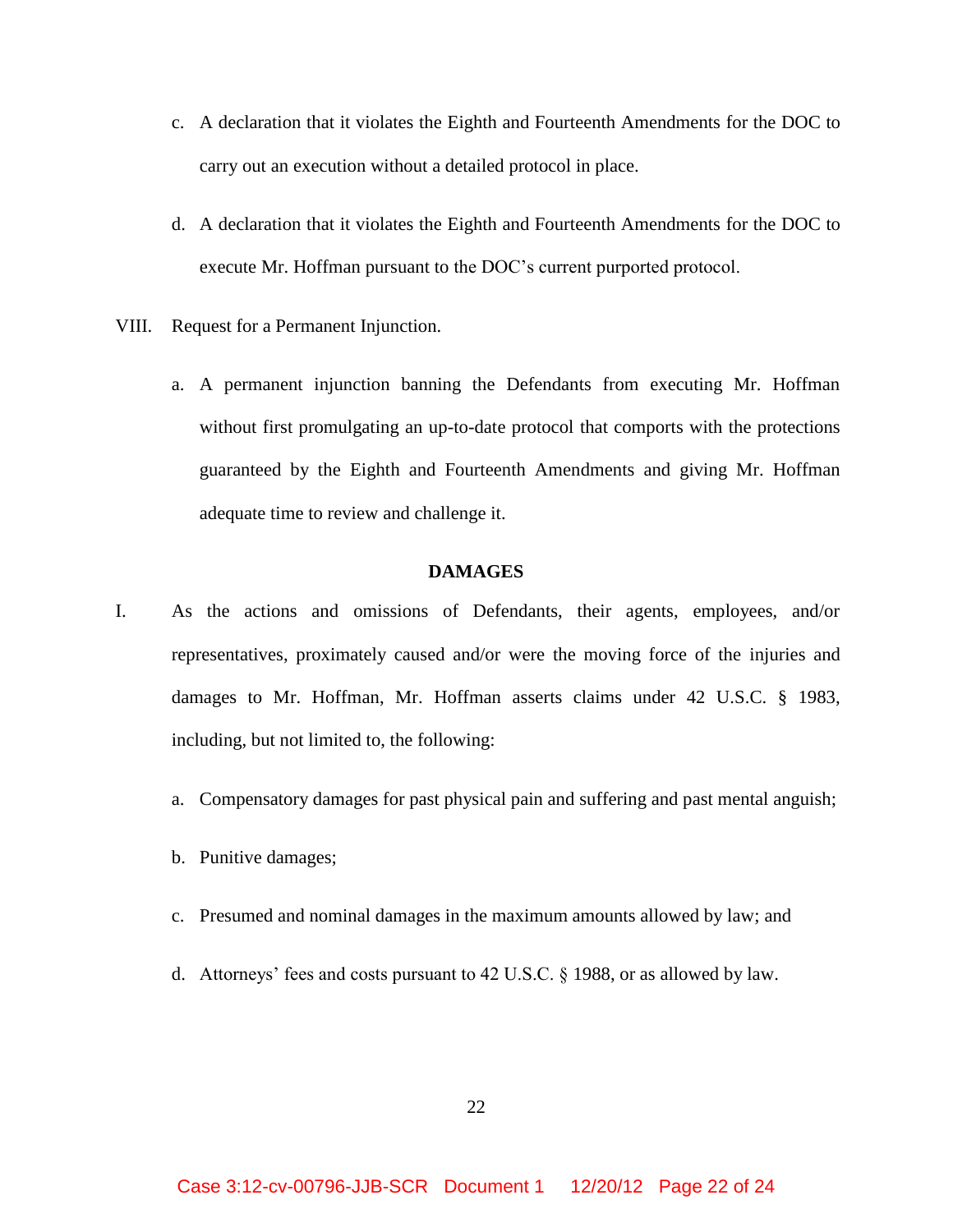### **PRAYER FOR RELIEF**

WHEREFORE, Mr. Hoffman requests that this Court:

- 1. Grant declaratory and permanent injunctive relief, as requested in this Complaint;
- 2. Grant a permanent injunction enjoining defendants from executing Mr. Hoffman without first promulgating an up-to-date protocol and giving Mr. Hoffman adequate time to review and challenge it;
- 3. Grant a permanent injunction enjoining the DOC from carrying out an execution with expired drugs;
- 4. Grant a permanent injection enjoining the DOC from carrying out an execution pursuant to any current purported protocol;
- 5. Grant such further relief as it deems just and proper;
- 6. Exercise continuing jurisdiction over the matter in order to ensure ongoing adherence to the Constitution; and
- 7. Award Mr. Hoffman, as the prevailing party, attorneys' fees pursuant to 42 U.S.C. §§ 1983 and 1988 and the laws of the United States, court costs, expert costs, litigation expenses, and any such relief as the Court deems just and proper.

Respectfully submitted,

/s Michael D. Rubenstein\_\_ Michael D. Rubenstein, La. Bar No. 22860 Liskow & Lewis 1001 Fannin Street, Suite 1800